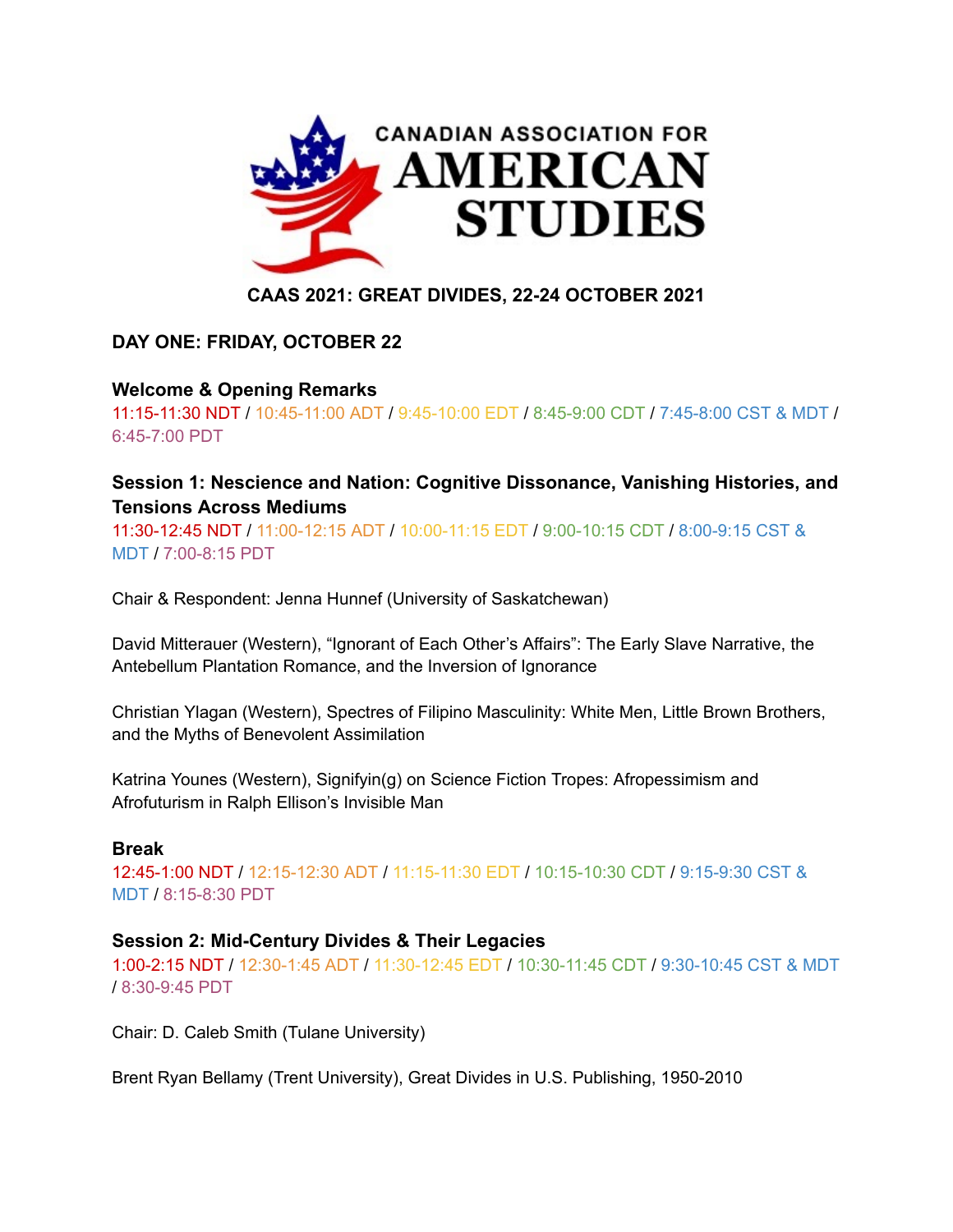Rowan Bayne (University of Chicago/Southern Alberta Institute of Technology), Measuring the Mind Between M and F

D. Caleb Smith (Tulane University), Race, Law, and Aluminum: Harris A. Parson and Twenty Years of Workplace Struggle

### **"Lunch" Break w/CAAS Executive Meeting\***

2:15-3:00 NDT / 1:45-2:30 ADT / 12:45-1:30 EDT / 11:45-12:30 CDT / 10:45-11:30 CST & MDT / 9:45-10:30 PDT

\*Note: the Executive Meeting will begin promptly 15 minutes after the conclusion of Session 2 at 1:00PM EDT

### **Session 3: Race, Roads, and Mobilities**

3:00-4:15 NDT / 2:30-3:45 ADT / 1:30-2:45 EDT / 12:30-1:45 CDT / 11:30-12:45 CST & MDT / 10:30-11:45 PDT

Chair: Brent Ryan Bellamy (Trent University)

Emily Howe (York University), Psychological Orientations: Examining Alterity on the American Road

Helen Pinsent (Dalhousie University), Road Tripping Through *Lovecraft Country*: The Myth of American Automobility in Matt Ruff's Novel and Misha Green's Adaptation

Mazin Saffou (Wilfrid Laurier University), Neil Gaiman's Enchanted America: The Fantastical Mode in *American Gods*

## **Break**

4:15-4:30 NDT / 3:45-4:00 ADT / 2:45-3:00 EDT / 1:45-2:00 CDT / 12:45-1:00 CST & MDT / 11:45-12:00 PDT

**Keynote Address by Dr. La Marr Jurelle Bruce (University of Maryland, College Park), "How to Go Mad without Losing Your Mind: Some Radical Utterances in the Idiom of Madness"**

4:30-5:45 NDT / 4:00-5:15 ADT / 3:00-4:15 EDT / 2:00-3:15 CDT / 1:00-2:15 CST & MDT / 12:00-1:15 PDT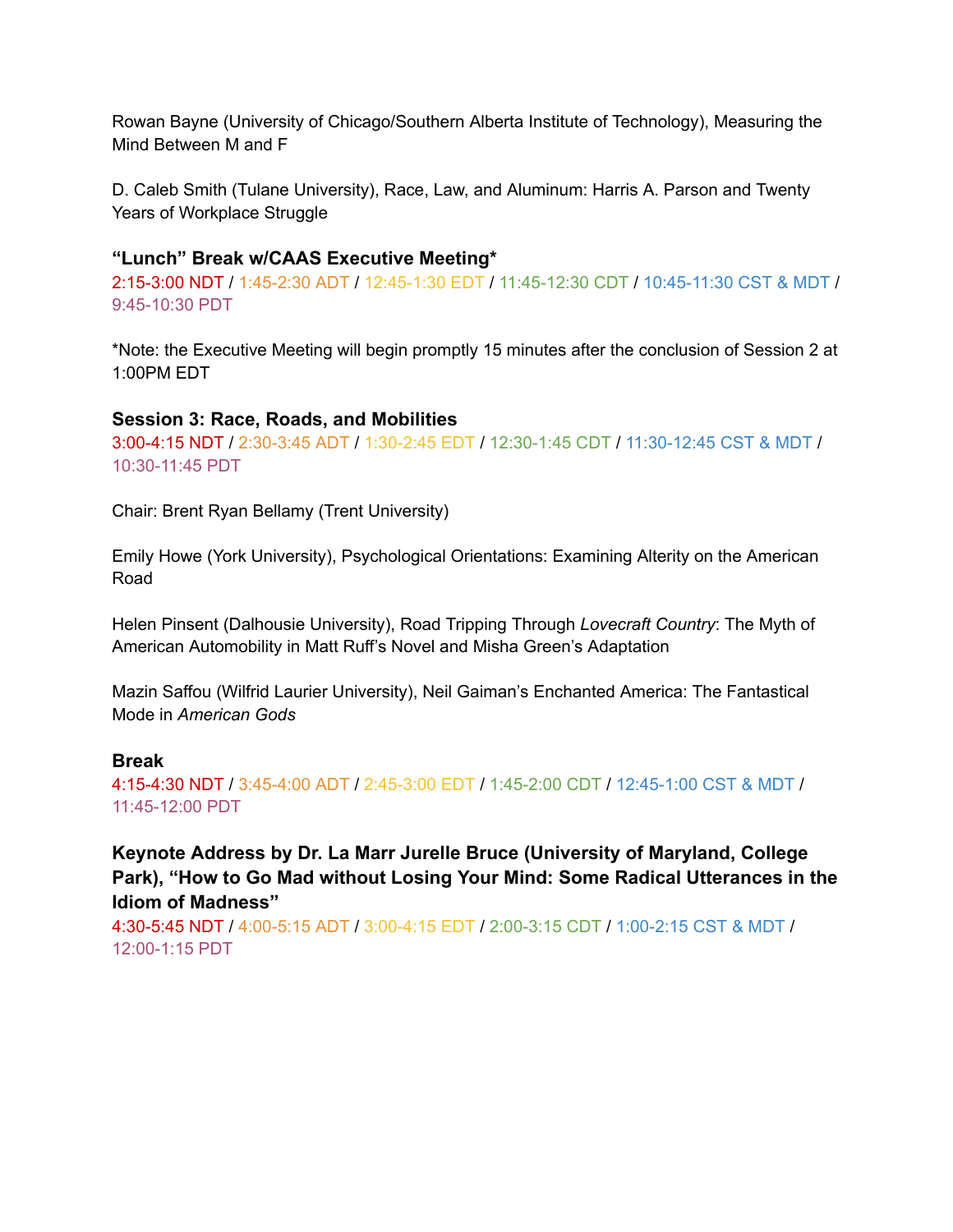## **DAY 2: SATURDAY, OCTOBER 23**

### **Session 4: Political Divides**

11:30-12:45 NDT / 11:00-12:15 ADT / 10:00-11:15 EDT / 9:00-10:15 CDT / 8:00-9:15 CST & MDT / 7:00-8:15 PDT

Chair: Aidan Moir (York University)

Geordie Miller (Mount Allison University), George Saunders' Love Affair with Ayn Rand

Jason Demers (University of Regina), Directing the Divide: Steve Bannon's American Civil War

Aidan Moir (York University), The Divisive Influence of Digital Media, Celebrity, and Cultural Elitism in Post-Presidential Branding

#### **Break**

12:45-1:00 NDT / 12:15-12:30 ADT / 11:15-11:30 EDT / 10:15-10:30 CDT / 9:15-9:30 CST & MDT / 8:15-8:30 PDT

#### **Session 5: Divided Ecologies**

1:00-2:15 NDT / 12:30-1:45 ADT / 11:30-12:45 EDT / 10:30-11:45 CDT / 9:30-10:45 CST & MDT / 8:30-9:45 PDT

Chair: Adam Beardsworth (MUN Grenfell)

Lindsey Banco (University of Saskatchewan), Dividing Lines in the Sky: Chemtrail Conspiracy Narratives and Climate Emergency

Adam Beardsworth (MUN Grenfell), To the far Right of the Wild: Land, Freedom, and Justice in American Wilderness Writing

Michael Cameron (Dalhousie University), "The New People of the Earth": The Vampire and the Anthropocene in *I Am Legend*

### **"Lunch" Break w/CAAS AGM\***

2:15-3:00 NDT / 1:45-2:30 ADT / 12:45-1:30 EDT / 11:45-12:30 CDT / 10:45-11:30 CST & MDT / 9:45-10:30 PDT

\*Note: the AGM will begin promptly 15 minutes after the conclusion of Session 5 at 1:00PM EDT

#### **Session 6: Boundaries and Borders**

3:00-4:15 NDT / 2:30-3:45 ADT / 1:30-2:45 EDT / 12:30-1:45 CDT / 11:30-12:45 CST & MDT / 10:30-11:45 PDT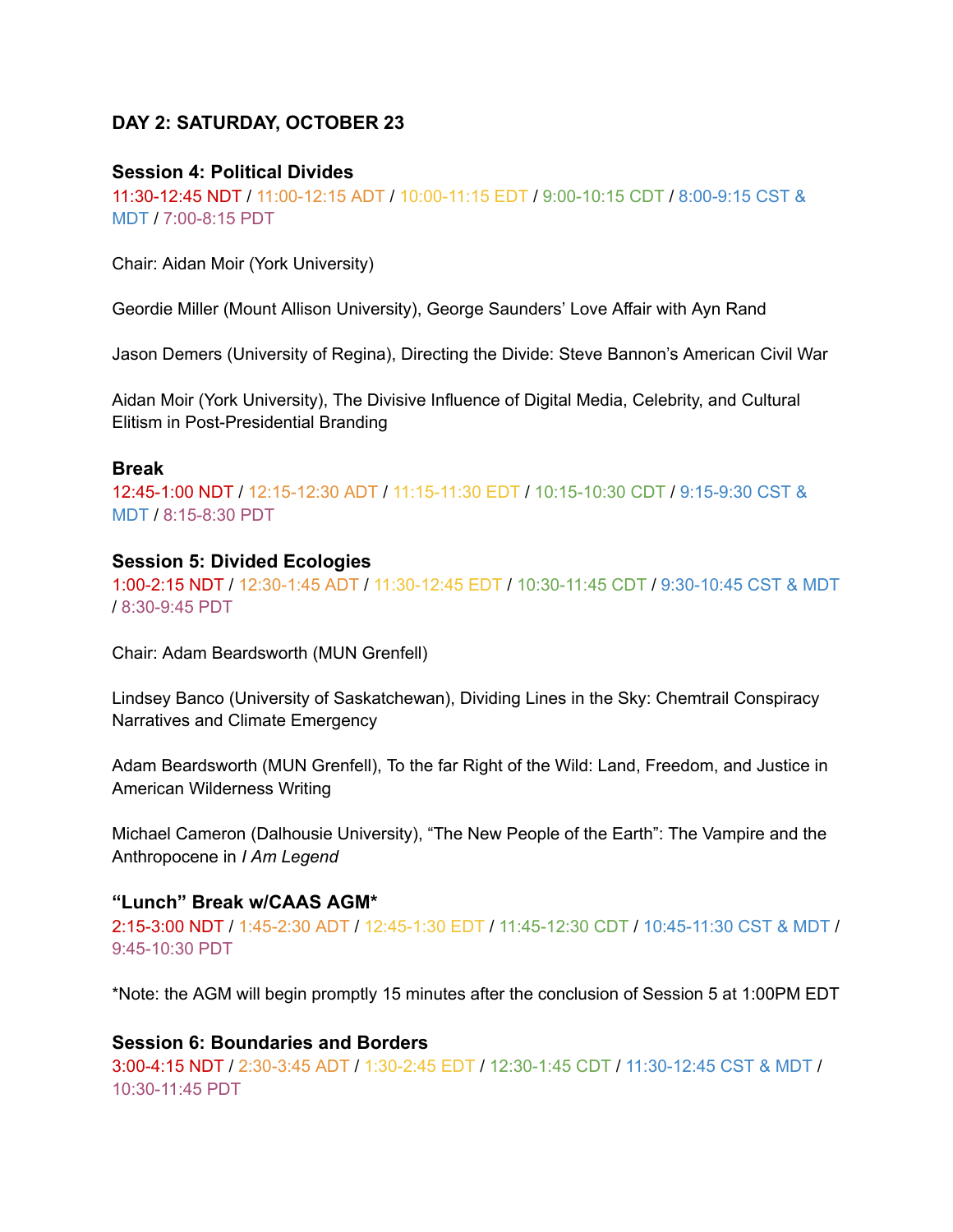Chair: Sarah Blanchette (Huron University College)

Luke Bresky (St. Mary's University), Between Survival and Survivance: The Ironies of Charles Eastman/Ohiyesa

Bernadette Russo (Mount Saint Vincent University), Transmoting the Boundaries of Time and Space, History and Place: Stephen Graham Jones's *Mongrels, Mapping the Interior*, and *The Only Good Indians* as Ecogothic Deep Maps and Spatial Narratives

Tim Clarke (University of King's College), A Divide that Binds: The Morbid Vitalist Strain in United States Letters

### **Break**

4:15-4:30 NDT / 3:45-4:00 ADT / 2:45-3:00 EDT / 1:45-2:00 CDT / 12:45-1:00 CST & MDT / 11:45-12:00 PDT

## **Session 7: Bartleby's Blackness: Melville's Fugitive-Slave Story of Wall Street (roundtable discussion)**

4:30-6:00 NDT / 4:00-5:30 ADT / 3:00-4:30 EDT / 2:00-3:30 CDT / 1:00-2:30 CST & MDT / 12:00-1:30 PDT

Ademola Adesola, On The White Slave: A Tale of Slave Life in Virginia (1852) Anna Blackmore, The Colt-45 Revolver Alyson Brickey, The Bandanna and the Fugitive Slave Ads Lauren Dietterle, Organized Kidnapping in Manhattan Amy-Leigh Gray, Ginger, Ginger Nuts, and Slavery Andrew Loman, John J. Astor's Trade in Skins Natalie LoVetri, Inscribing on Cotton Caitlyn McIntyre, The Space of the Plantation Dana Medoro, The Chancery Court and Mortgaged Humans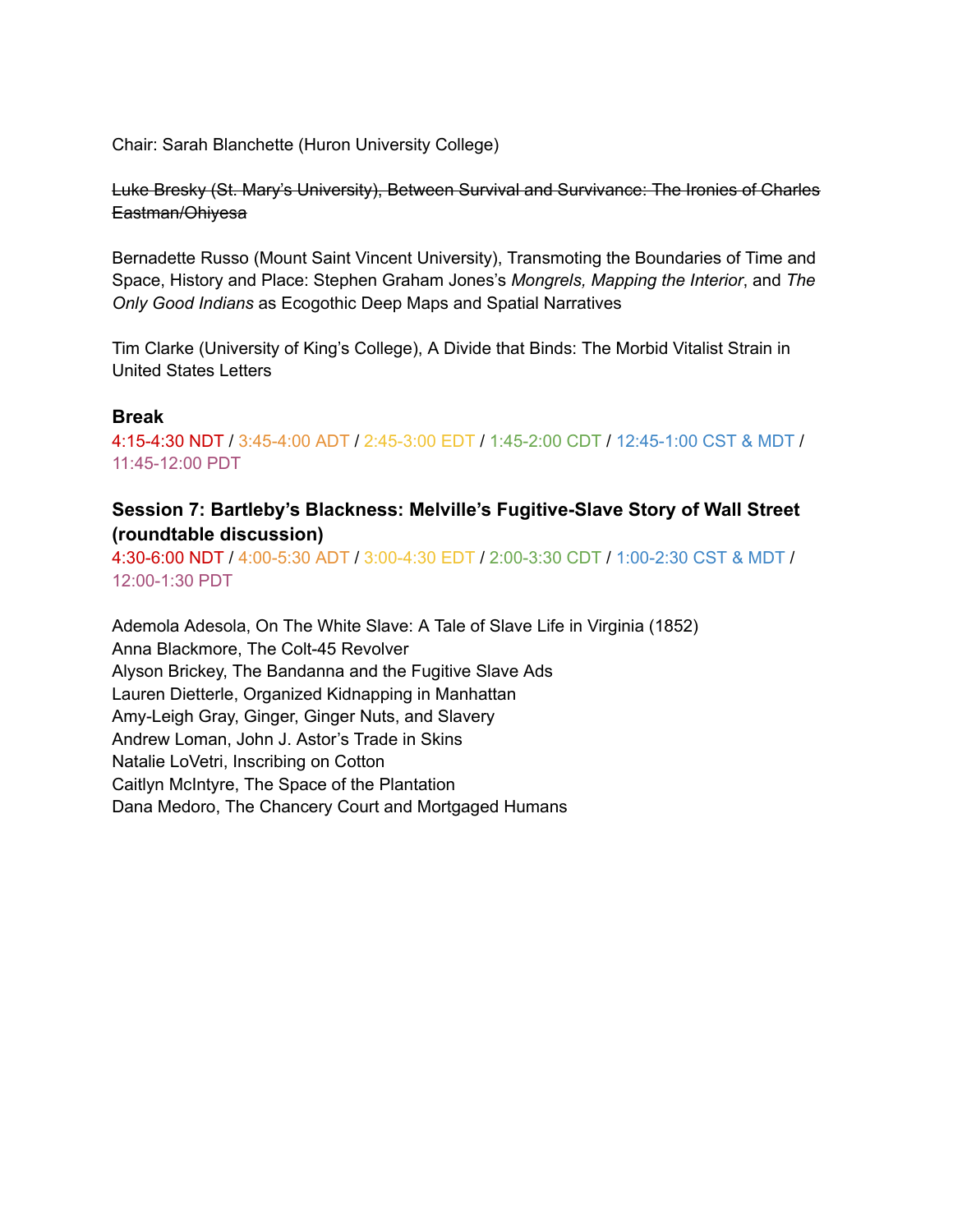## **DAY 3: SUNDAY, OCTOBER 24**

#### **Session 8: Crises in the Borderlands, Past & Future**

11:30-12:45 NDT / 11:00-12:15 ADT / 10:00-11:15 EDT / 9:00-10:15 CDT / 8:00-9:15 CST & MDT / 7:00-8:15 PDT

Chair: Jennifer Andrews (University of New Brunswick)

Erin Bistline (University of Tennessee, Knoxville), The Many Divides of *Strange Empire*

Jennifer Andrews (University of New Brunswick), Moving North: Thwarting the Promise of Canadian Liberty in Erdrich's *Future Home of the Living God*

Jessica Hawkes (Dalhousie University), "Wild Time" and Water: Hydrological Divisions in *Watershed* and *The Water Knife*

#### **Break**

12:45-1:00 NDT / 12:15-12:30 ADT / 11:15-11:30 EDT / 10:15-10:30 CDT / 9:15-9:30 CST & MDT / 8:15-8:30 PDT

#### **Session 9: Divided Subjects**

1:00-2:15 NDT / 12:30-1:45 ADT / 11:30-12:45 EDT / 10:30-11:45 CDT / 9:30-10:45 CST & MDT / 8:30-9:45 PDT

Chair: Bernadette Russo (Mount Saint Vincent University)

Sarah Blanchette (Huron University College), Bo Burnham *Inside* the Mental Health Pandemic

Noel Glover (OCADU), Doubtful Democracy Between the Mother Tongue and the "Nation Thing"

Ian Gibson (University of Waterloo), "No End in Nature": Emerson's "Circles" and the Legacy of Transcendentalism

#### **"Lunch" Break**

2:15-3:00 NDT / 1:45-2:30 ADT / 12:45-1:30 EDT / 11:45-12:30 CDT / 10:45-11:30 CST & MDT / 9:45-10:30 PDT

#### **Session 10: Generic Debates and Cultural Divides**

3:00-4:15 NDT / 2:30-3:45 ADT / 1:30-2:45 EDT / 12:30-1:45 CDT / 11:30-12:45 CST & MDT / 10:30-11:45 PDT

Chair: Peter Robert Brown (Mount Allison University)